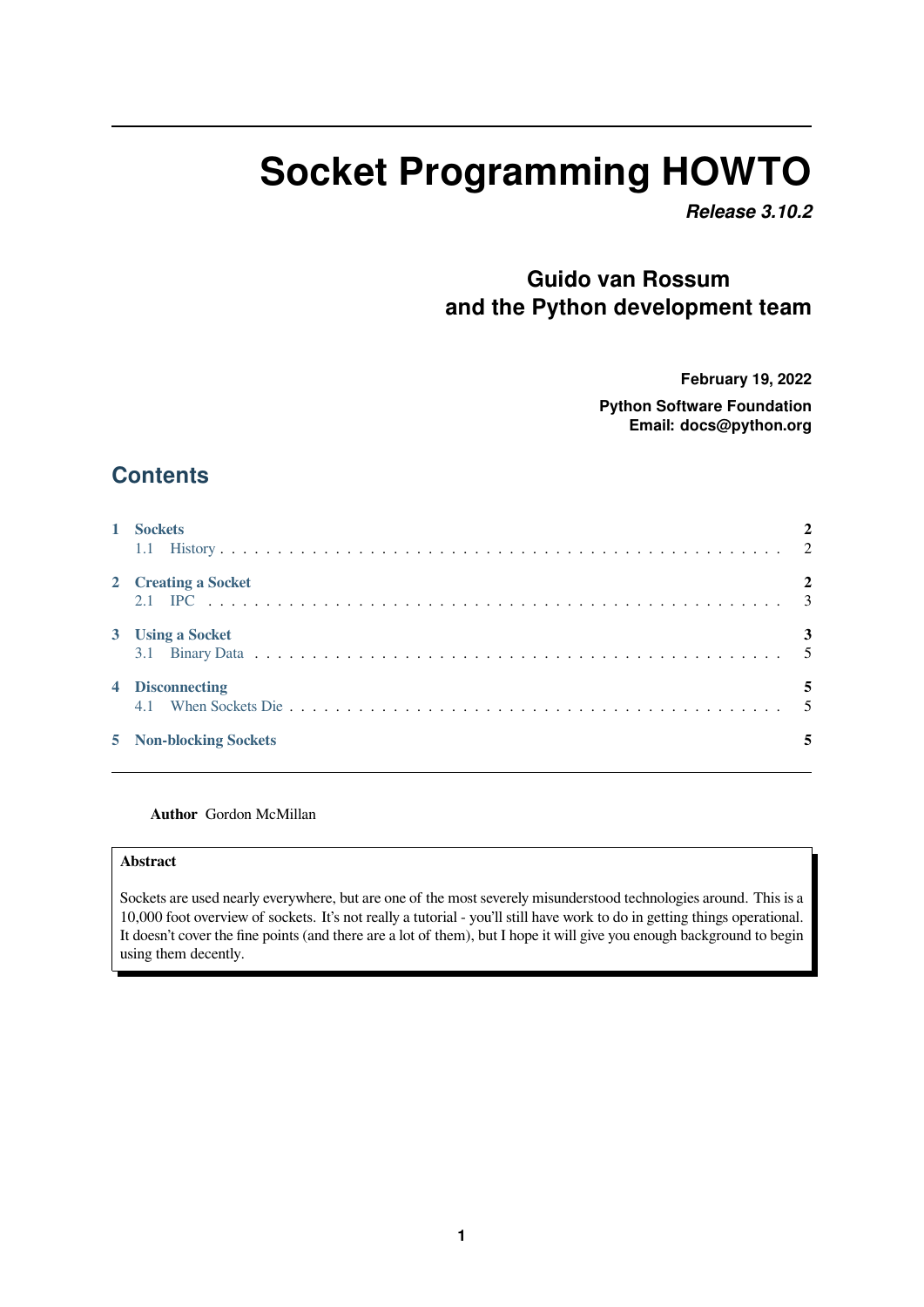## <span id="page-1-0"></span>**1 Sockets**

I'm only going to talk about INET (i.e. IPv4) sockets, but they account for at least 99% of the sockets in use. And I'll only talk about STREAM (i.e. TCP) sockets - unless you really know what you're doing (in which case this HOWTO isn't for you!), you'll get better behavior and performance from a STREAM socket than anything else. I will try to clear up the mystery of what a socket is, as well as some hints on how to work with blocking and non-blocking sockets. But I'll start by talking about blocking sockets. You'll need to know how they work before dealing with non-blocking sockets.

Part of the trouble with understanding these things is that "socket" can mean a number of subtly different things, depending on context. So first, let's make a distinction between a "client" socket - an endpoint of a conversation, and a "server" socket, which is more like a switchboard operator. The client application (your browser, for example) uses "client" sockets exclusively; the web server it's talking to uses both "server" sockets and "client" sockets.

#### <span id="page-1-1"></span>**1.1 History**

Of the various forms of IPC (Inter Process Communication), sockets are by far the most popular. On any given platform, there are likely to be other forms of IPC that are faster, but for cross-platform communication, sockets are about the only game in town.

They were invented in Berkeley as part of the BSD flavor of Unix. They spread like wildfire with the internet. With good reason — the combination of sockets with INET makes talking to arbitrary machines around the world unbelievably easy (at least compared to other schemes).

# <span id="page-1-2"></span>**2 Creating a Socket**

Roughly speaking, when you clicked on the link that brought you to this page, your browser did something like the following:

```
# create an INET, STREAMing socket
s = socket.socket(socket.AF_INET, socket.SOCK_STREAM)
# now connect to the web server on port 80 - the normal http port
s.connect(("www.python.org", 80))
```
When the connect completes, the socket s can be used to send in a request for the text of the page. The same socket will read the reply, and then be destroyed. That's right, destroyed. Client sockets are normally only used for one exchange (or a small set of sequential exchanges).

What happens in the web server is a bit more complex. First, the web server creates a "server socket":

```
# create an INET, STREAMing socket
serversocket = socket.socket(socket.AF_INET, socket.SOCK_STREAM)
# bind the socket to a public host, and a well-known port
serversocket.bind((socket.gethostname(), 80))
# become a server socket
serversocket.listen(5)
```
A couple things to notice: we used socket.gethostname() so that the socket would be visible to the outside world. If we had used s.bind(('localhost', 80)) or s.bind(('127.0.0.1', 80)) we would still have a "server" socket, but one that was only visible within the same machine. s.bind(('', 80)) specifies that the socket is reachable by any address the machine happens to have.

A second thing to note: low number ports are usually reserved for "well known" services (HTTP, SNMP etc). If you're playing around, use a nice high number (4 digits).

Finally, the argument to listen tells the socket library that we want it to queue up as many as 5 connect requests (the normal max) before refusing outside connections. If the rest of the code is written properly, that should be plenty.

Now that we have a "server" socket, listening on port 80, we can enter the mainloop of the web server: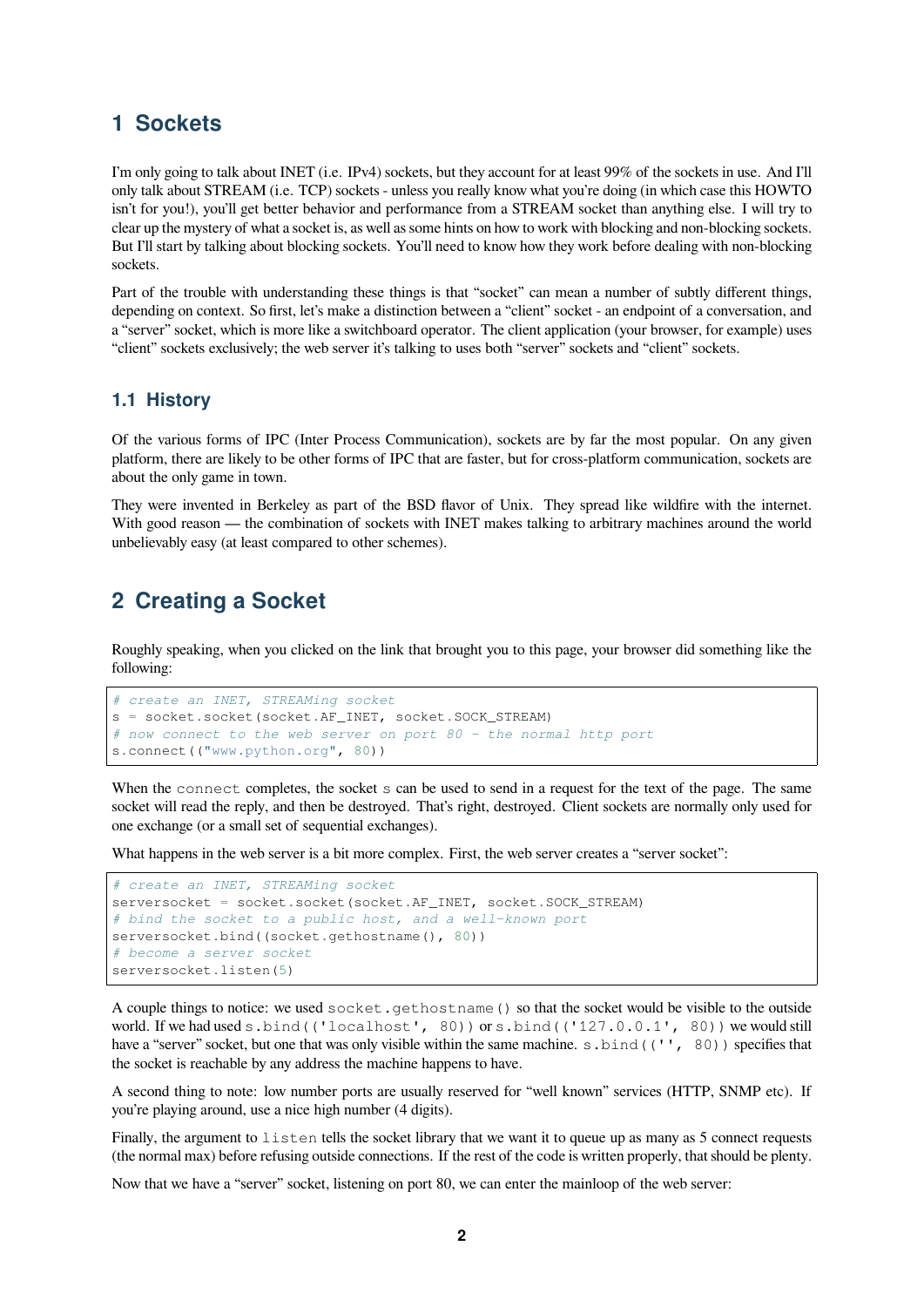```
while True:
    # accept connections from outside
    (clientsocket, address) = serversocket.accept()
    # now do something with the clientsocket
    # in this case, we'll pretend this is a threaded server
    ct = client_thread(clientsocket)
    ct.run()
```
There's actually 3 general ways in which this loop could work - dispatching a thread to handle clientsocket, create a new process to handle clientsocket, or restructure this app to use non-blocking sockets, and multiplex between our "server" socket and any active clientsockets using select. More about that later. The important thing to understand now is this: this is *all* a "server" socket does. It doesn't send any data. It doesn't receive any data. It just produces "client" sockets. Each clientsocket is created in response to some *other* "client" socket doing a connect () to the host and port we're bound to. As soon as we've created that clientsocket, we go back to listening for more connections. The two "clients" are free to chat it up - they are using some dynamically allocated port which will be recycled when the conversation ends.

## <span id="page-2-0"></span>**2.1 IPC**

If you need fast IPC between two processes on one machine, you should look into pipes or shared memory. If you do decide to use AF\_INET sockets, bind the "server" socket to 'localhost'. On most platforms, this will take a shortcut around a couple of layers of network code and be quite a bit faster.

#### **See also:**

The multiprocessing integrates cross-platform IPC into a higher-level API.

# <span id="page-2-1"></span>**3 Using a Socket**

The first thing to note, is that the web browser's "client" socket and the web server's "client" socket are identical beasts. That is, this is a "peer to peer" conversation. Or to put it another way, *as the designer, you will have to decide what the rules of etiquette are for a conversation*. Normally, the connecting socket starts the conversation, by sending in a request, or perhaps a signon. But that's a design decision - it's not a rule of sockets.

Now there are two sets of verbs to use for communication. You can use send and recv, or you can transform your client socket into a file-like beast and use read and write. The latter is the way Java presents its sockets. I'm not going to talk about it here, except to warn you that you need to use  $f$ lush on sockets. These are buffered "files", and a common mistake is to write something, and then read for a reply. Without a flush in there, you may wait forever for the reply, because the request may still be in your output buffer.

Now we come to the major stumbling block of sockets - send and recv operate on the network buffers. They do not necessarily handle all the bytes you hand them (or expect from them), because their major focus is handling the network buffers. In general, they return when the associated network buffers have been filled (send) or emptied (recv). They then tell you how many bytes they handled. It is *your* responsibility to call them again until your message has been completely dealt with.

When a recv returns 0 bytes, it means the other side has closed (or is in the process of closing) the connection. You will not receive any more data on this connection. Ever. You may be able to send data successfully; I'll talk more about this later.

A protocol like HTTP uses a socket for only one transfer. The client sends a request, then reads a reply. That's it. The socket is discarded. This means that a client can detect the end of the reply by receiving 0 bytes.

But if you plan to reuse your socket for further transfers, you need to realize that *there is no* EOT (End of Transfer) *on a socket.* I repeat: if a socket send or recv returns after handling 0 bytes, the connection has been broken. If the connection has *not* been broken, you may wait on a recv forever, because the socket will *not* tell you that there's nothing more to read (for now). Now if you think about that a bit, you'll come to realize a fundamental truth of sockets: *messages must either be fixed length* (yuck), *or be delimited* (shrug), *or indicate how long they are* (much better), *or end by shutting down the connection*. The choice is entirely yours, (but some ways are righter than others).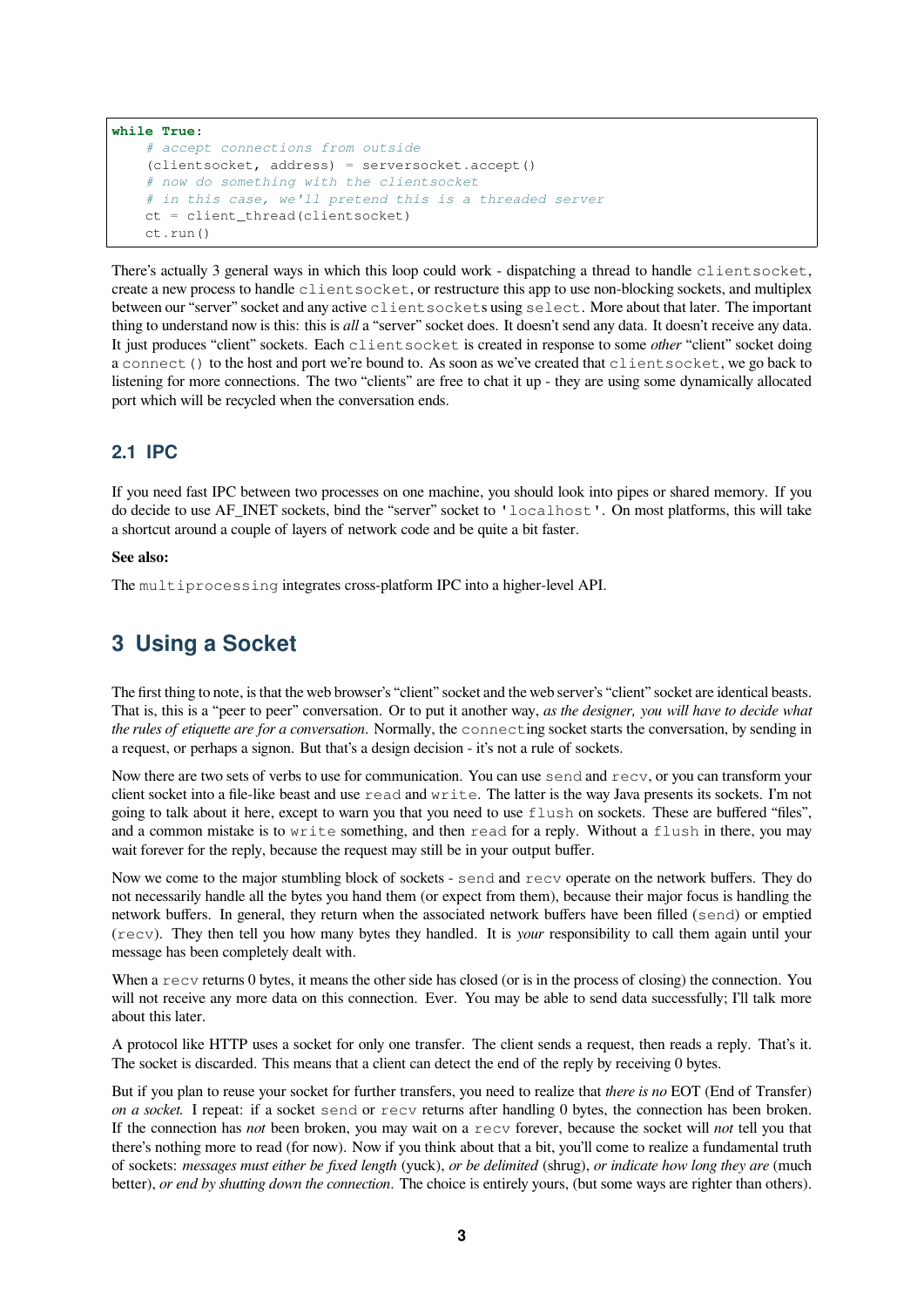Assuming you don't want to end the connection, the simplest solution is a fixed length message:

```
class MySocket:
    """demonstration class only
     - coded for clarity, not efficiency
    """
   def __init__(self, sock=None):
       if sock is None:
           self.sock = socket.socket(
                         socket.AF_INET, socket.SOCK_STREAM)
        else:
           self.sock = sockdef connect(self, host, port):
        self.sock.connect((host, port))
   def mysend(self, msg):
        totalsent = 0while totalsent < MSGLEN:
           sent = self.sock.send(msg[totalsent:])
           if sent == 0:
               raise RuntimeError("socket connection broken")
           totalsent = totalsent + sent
   def myreceive(self):
       chunks = \lceilbytes_recd = 0while bytes_recd < MSGLEN:
           chunk = self.sock.recv(min(MSGLEN - bytes_recd, 2048))
           if chunk == b'':raise RuntimeError("socket connection broken")
           chunks.append(chunk)
           bytes_recd = bytes_recd + len(chunk)
        return b''.join(chunks)
```
The sending code here is usable for almost any messaging scheme - in Python you send strings, and you can use len() to determine its length (even if it has embedded  $\setminus$  0 characters). It's mostly the receiving code that gets more complex. (And in C, it's not much worse, except you can't use strlen if the message has embedded \0s.)

The easiest enhancement is to make the first character of the message an indicator of message type, and have the type determine the length. Now you have two recvs - the first to get (at least) that first character so you can look up the length, and the second in a loop to get the rest. If you decide to go the delimited route, you'll be receiving in some arbitrary chunk size, (4096 or 8192 is frequently a good match for network buffer sizes), and scanning what you've received for a delimiter.

One complication to be aware of: if your conversational protocol allows multiple messages to be sent back to back (without some kind of reply), and you pass recv an arbitrary chunk size, you may end up reading the start of a following message. You'll need to put that aside and hold onto it, until it's needed.

Prefixing the message with its length (say, as 5 numeric characters) gets more complex, because (believe it or not), you may not get all 5 characters in one recv. In playing around, you'll get away with it; but in high network loads, your code will very quickly break unless you use two recv loops - the first to determine the length, the second to get the data part of the message. Nasty. This is also when you'll discover that send does not always manage to get rid of everything in one pass. And despite having read this, you will eventually get bit by it!

In the interests of space, building your character, (and preserving my competitive position), these enhancements are left as an exercise for the reader. Lets move on to cleaning up.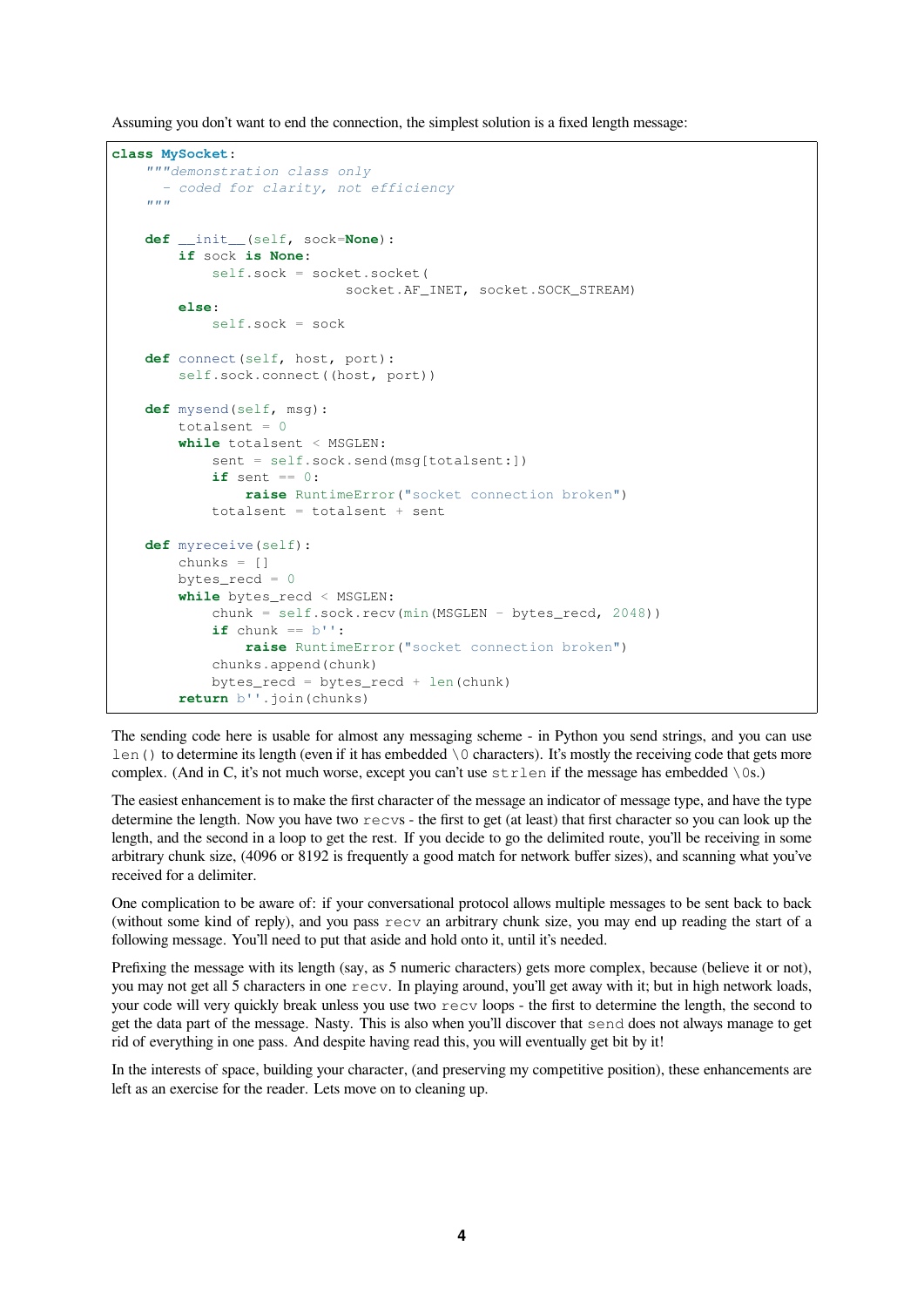### <span id="page-4-0"></span>**3.1 Binary Data**

It is perfectly possible to send binary data over a socket. The major problem is that not all machines use the same formats for binary data. For example, a Motorola chip will represent a 16 bit integer with the value 1 as the two hex bytes 00 01. Intel and DEC, however, are byte-reversed - that same 1 is 01 00. Socket libraries have calls for converting 16 and 32 bit integers - ntohl, htonl, ntohs, htons where "n" means *network* and "h" means *host*, "s" means *short* and "l" means *long*. Where network order is host order, these do nothing, but where the machine is byte-reversed, these swap the bytes around appropriately.

In these days of 32 bit machines, the ascii representation of binary data is frequently smaller than the binary representation. That's because a surprising amount of the time, all those longs have the value 0, or maybe 1. The string "0" would be two bytes, while binary is four. Of course, this doesn't fit well with fixed-length messages. Decisions, decisions.

## **4 Disconnecting**

Strictly speaking, you're supposed to use shutdown on a socket before you close it. The shutdown is an advisory to the socket at the other end. Depending on the argument you pass it, it can mean "I'm not going to send anymore, but I'll still listen", or "I'm not listening, good riddance!". Most socket libraries, however, are so used to programmers neglecting to use this piece of etiquette that normally a close is the same as shutdown(); close(). So in most situations, an explicit shutdown is not needed.

One way to use shutdown effectively is in an HTTP-like exchange. The client sends a request and then does a shutdown(1). This tells the server "This client is done sending, but can still receive." The server can detect "EOF" by a receive of 0 bytes. It can assume it has the complete request. The server sends a reply. If the send completes successfully then, indeed, the client was still receiving.

Python takes the automatic shutdown a step further, and says that when a socket is garbage collected, it will automatically do a close if it's needed. But relying on this is a very bad habit. If your socket just disappears without doing a close, the socket at the other end may hang indefinitely, thinking you're just being slow. *Please* close your sockets when you're done.

#### **4.1 When Sockets Die**

Probably the worst thing about using blocking sockets is what happens when the other side comes down hard (without doing a close). Your socket is likely to hang. TCP is a reliable protocol, and it will wait a long, long time before giving up on a connection. If you're using threads, the entire thread is essentially dead. There's not much you can do about it. As long as you aren't doing something dumb, like holding a lock while doing a blocking read, the thread isn't really consuming much in the way of resources. Do *not* try to kill the thread - part of the reason that threads are more efficient than processes is that they avoid the overhead associated with the automatic recycling of resources. In other words, if you do manage to kill the thread, your whole process is likely to be screwed up.

# <span id="page-4-1"></span>**5 Non-blocking Sockets**

If you've understood the preceding, you already know most of what you need to know about the mechanics of using sockets. You'll still use the same calls, in much the same ways. It's just that, if you do it right, your app will be almost inside-out.

In Python, you use socket.setblocking (False) to make it non-blocking. In C, it's more complex, (for one thing, you'll need to choose between the BSD flavor  $\circ$  NONBLOCK and the almost indistinguishable POSIX flavor O\_NDELAY, which is completely different from TCP\_NODELAY), but it's the exact same idea. You do this after creating the socket, but before using it. (Actually, if you're nuts, you can switch back and forth.)

The major mechanical difference is that send, recv, connect and accept can return without having done anything. You have (of course) a number of choices. You can check return code and error codes and generally drive